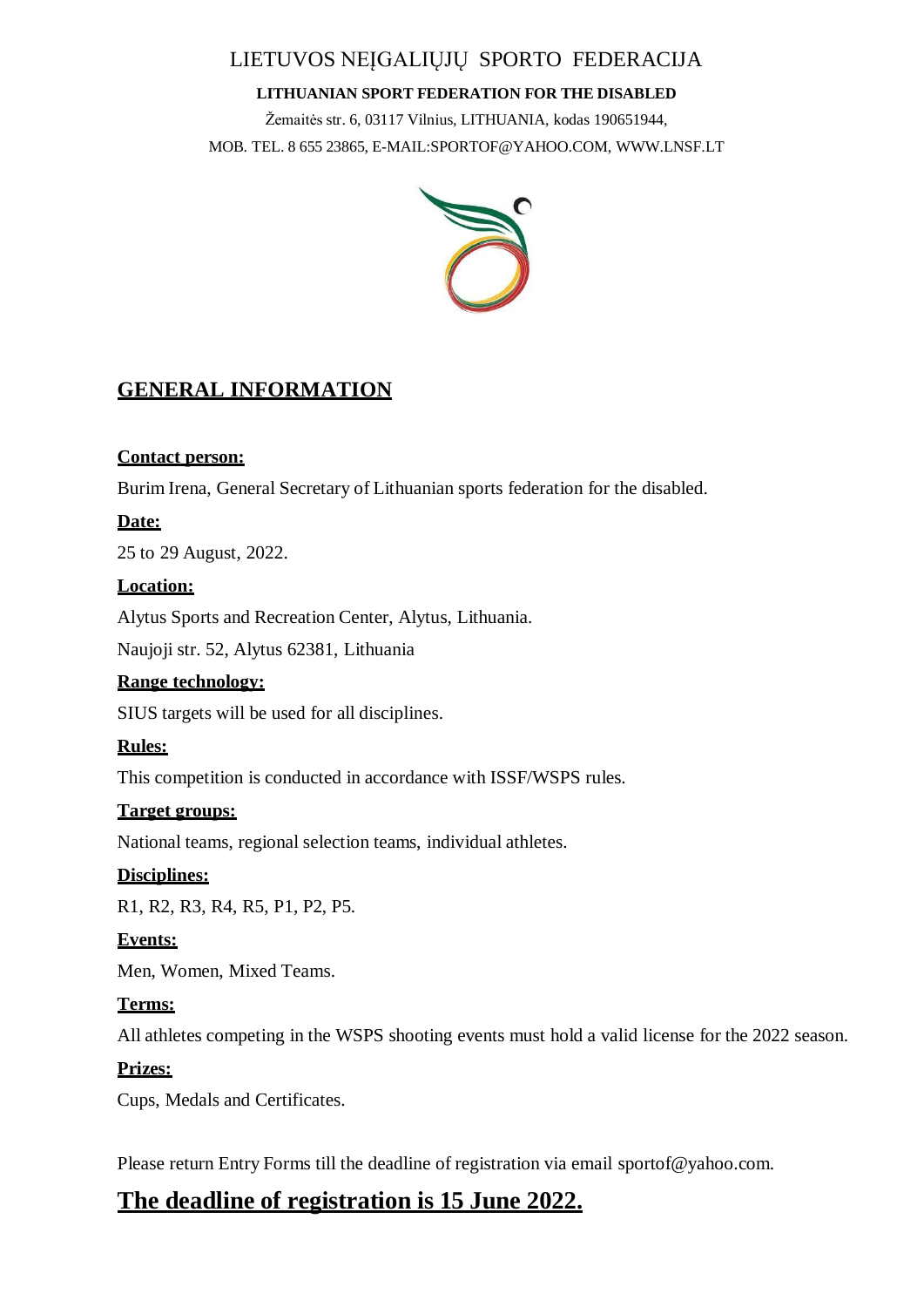# **SHEDULE**

**Thursday, 25 August** Arrival of delegations WSPS – Equipment control Unofficial training for all athletes/disciplines

**Friday, 26 August** Open Ceremony R1, R2, P1

**Saturday, 27 August** R3, P2, R4

**Sunday, 28 August** P5, R5 Award ceremony

**Monday, 29 August** Departure of delegations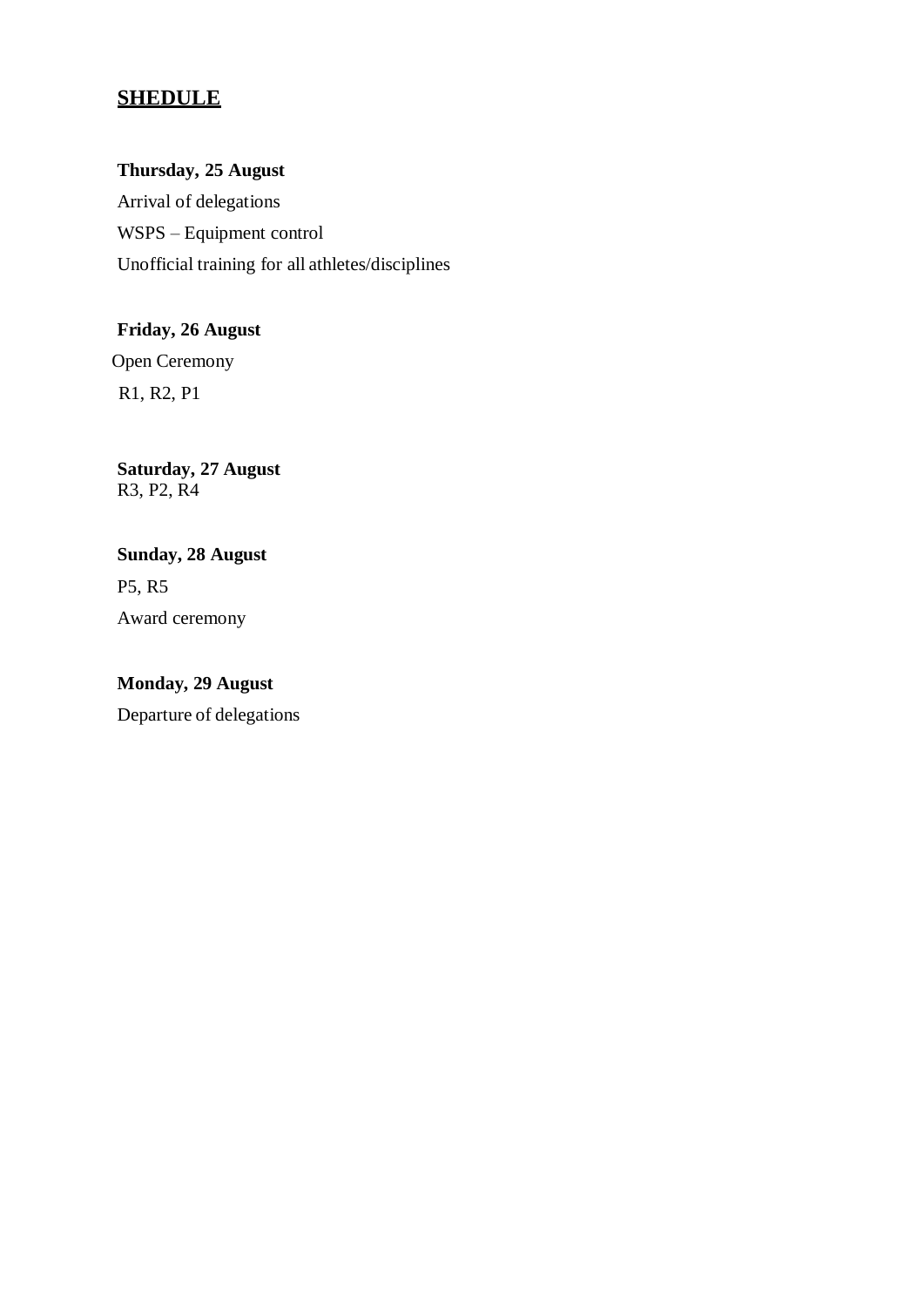# **FEES**

| Entry Fee (Individual)               | 150 Euros / per person      |
|--------------------------------------|-----------------------------|
| Single Start                         | 10 Euros / per start        |
| Team Start                           | 20 Euros / per start        |
| Transportation service (if needed) - | 20 Euros person / per trip  |
| Firearm transportation (if needed) - | 100 Euros / per person      |
| Accomodation (with breakfeast) -     | 20 Euros person / per night |

## **ARRIVAL / DEPARTURE**

Alytus Sports and Recreation Center can be reached by plane and car / bus.

#### **Plane:**

International Airport Vilnius and International Airport Kaunas.

There will be a shuttle service for transportation to the shooting range or hotel, which costs 20 Euros per person.

#### **Car/Bus:**

Adress for Navigation: Alytus Sports and Recreation Center, Naujoji str. 52, Alytus. There will be a shuttle service for transportation from Bus station to the shooting range or hotel, which costs 5 Euros per person.

# **ACCOMMODATION**

#### **Accommodation adress:**

1. Hotel "DZUKIJA", Pulko str. 14, Alytus 62133, Lithuania

#### **Accommodation type:**

Double or single rooms.

#### **Accommodation cost:**

20 Euros person per night.

# **NOTE:** do not hesitate to contact us if you have any questions via email: [sportof@yahoo.com.](mailto:sportof@yahoo.com)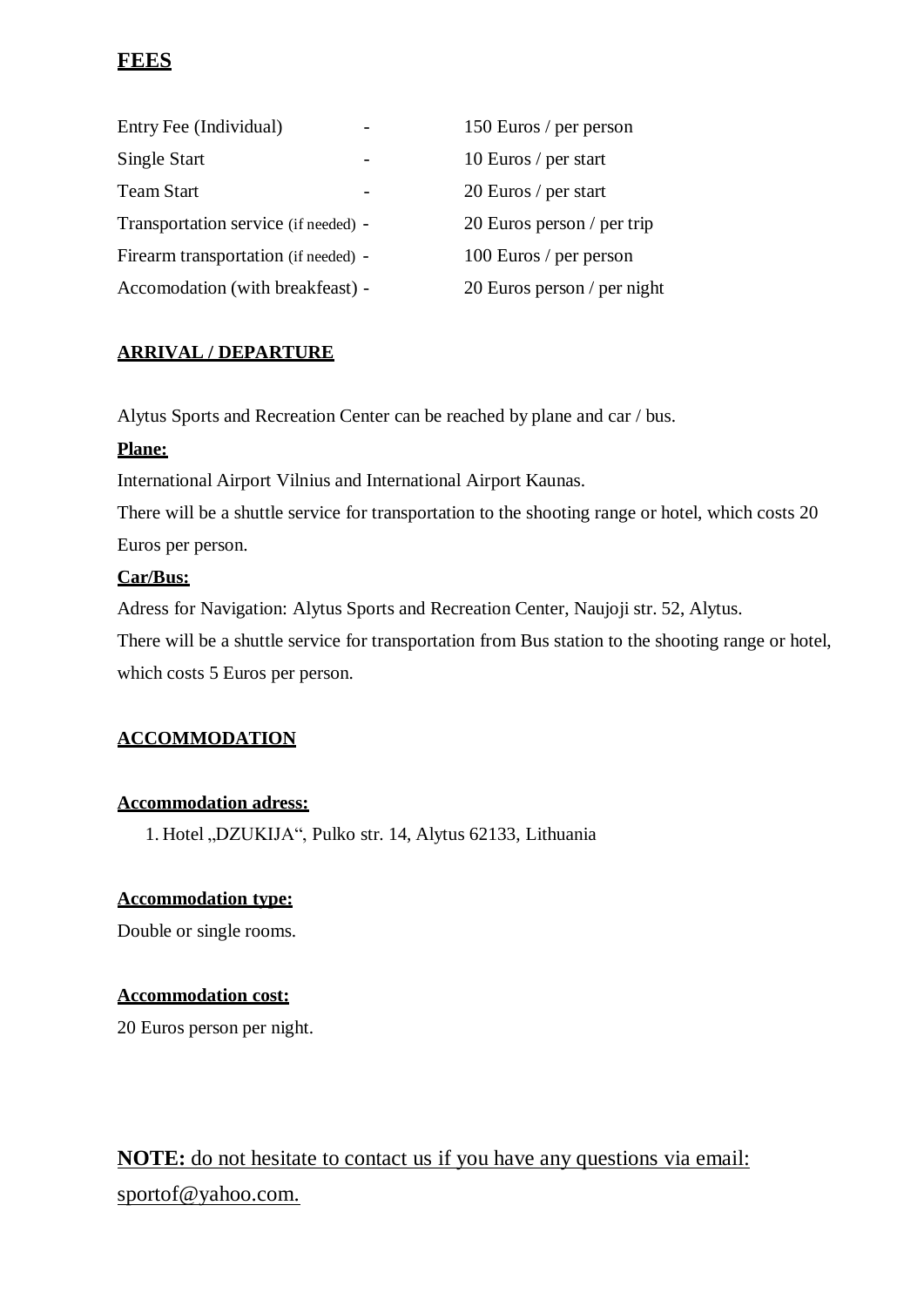# **Alytus 2022 WSPS Grand Prix**

# **WSPS Grand Prix August 25 – 29, 2022**

# **Alytus Sports and Recreation Center, Alytus, Lithuania**

# **ENTRY FORM**

#### **PLEASE USE CAPITAL LETTERS TO FILL IN THIS FORM**

| Family name:                |           |  |  |
|-----------------------------|-----------|--|--|
| Country:                    |           |  |  |
| Address:                    |           |  |  |
| Birth date:                 |           |  |  |
| Telephone:                  |           |  |  |
| Email:                      |           |  |  |
| <b>IPC SDMS ID number:</b>  |           |  |  |
| <b>Accompanying person:</b> | Yes       |  |  |
|                             | <b>No</b> |  |  |
| <b>Wheelchair User:</b>     | Yes       |  |  |
|                             | No        |  |  |